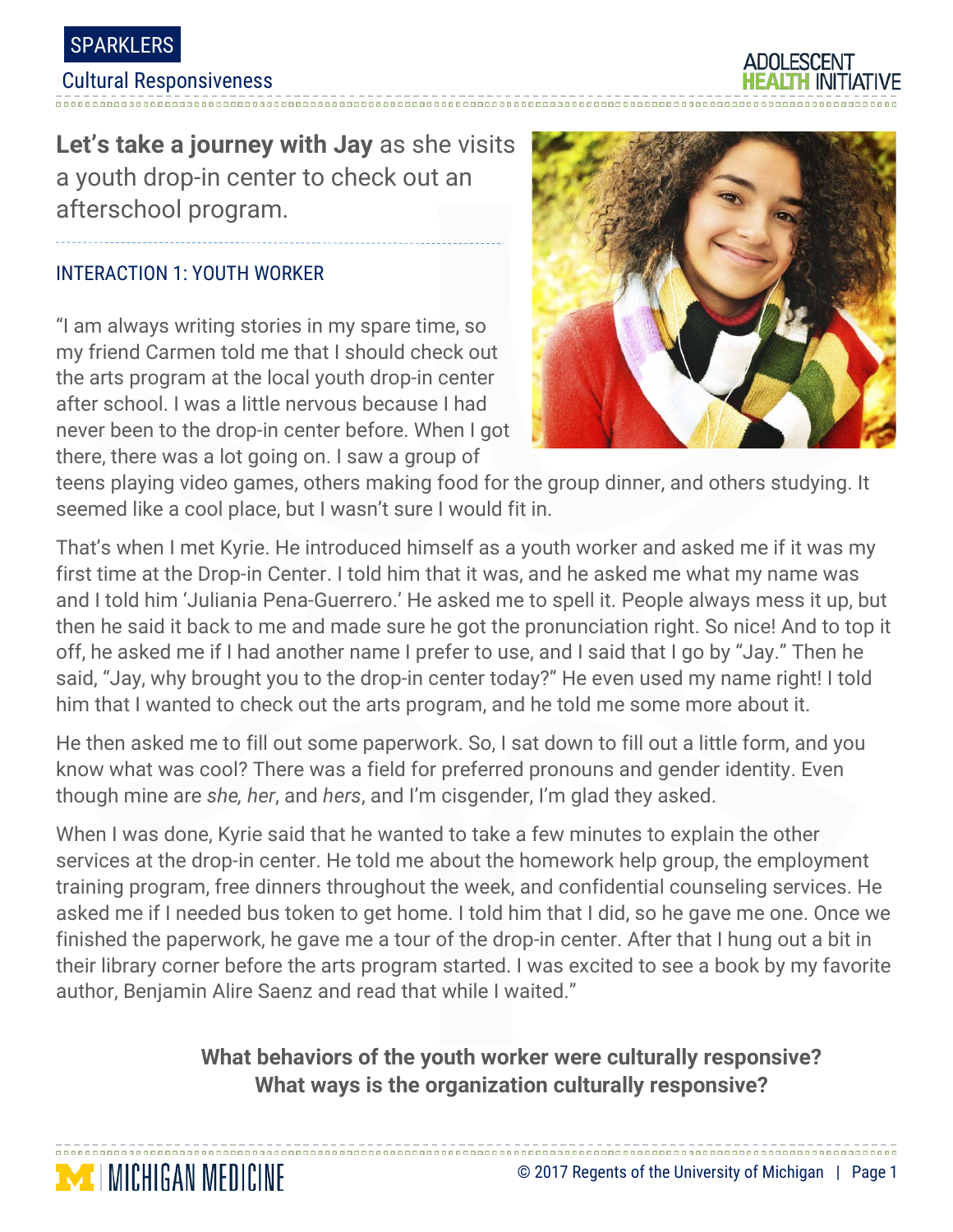

#### Cultural Responsiveness

**MICHIGAN MEDICINE** 

**Let's take a journey with Jay** as she visits a youth drop-in center to check out an afterschool program.

## INTERACTION 2: PROGRAM COORDINATOR

"When it was time for the program to start, I took a seat on a couch in the lounge. I noticed a big piece of paper hanging up that said 'Group Norms' at the top. I was reading it when a woman got up and introduced herself as



Rachel, the arts program coordinator. I felt like the only new person in the group and was nervous that she was going to make me stand up and introduce myself. Luckily, she said it was time to start check-in. Everyone in the group got the chance to say their name and share how their week had been. It was a chill way to get to know everyone.

Rachel then said that Simone, another teen in the group, was going to lead an icebreaker. Simone gave us all pipe cleaners and asked us to make a shape or symbol to describe ourselves. When we were done making our shapes, we all got the chance to share what our symbols represented. I made a pencil because I love to write and draw.

Rachel then told us that we were going to make lanterns today while learning about the Chinese Lantern Festival. Before we got started, Allen, another teen in the group, shared with us the meaning of the Chinese Lantern Festival and showed up pictures of his family celebrating. I honestly know nothing about Chinese culture, so it was cool to learn about his family's traditions.

We spent the rest of the hour making our lanterns and chatting. At one point, another person in the group started to speak in a Chinese accent to be funny. I could tell it was making Allen uncomfortable. I was relieved when Rachel noticed and said that teasing and making stereotypes was not tolerated at the drop-in center. The rest of the program was really fun. I'm glad Carmen recommended I check it out."

**What behaviors of the program coordinator were culturally responsive? What ways is the program culturally responsive?**